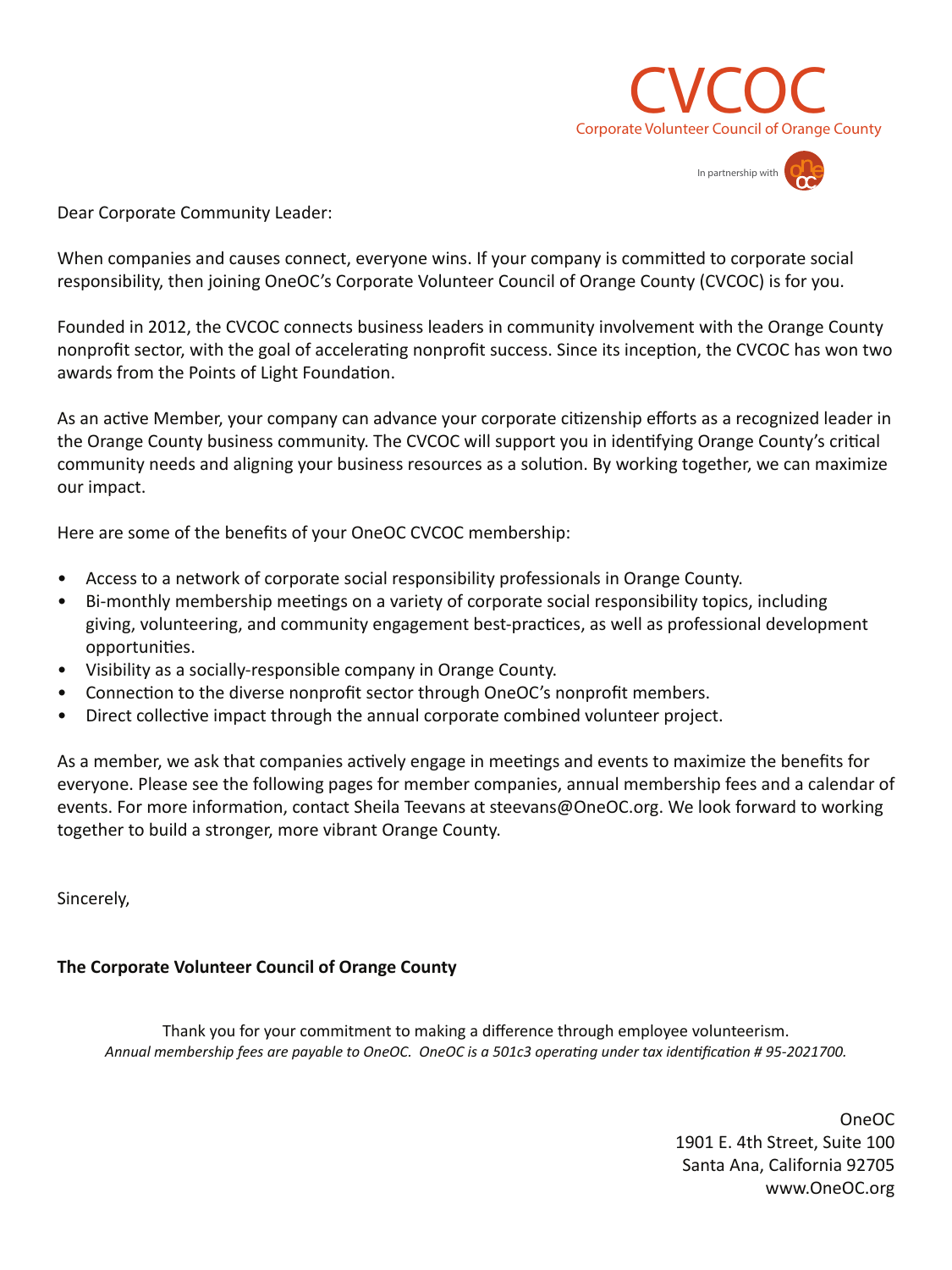# Building a stronger, more vibrant Orange County.

# Together.

# **2018 Corporate Volunteer Council of Orange County**

American Technologies Inc. Antis Roofing & Waterproofing AutoGravity Corporation Bank of America Beckman Coulter Inc. Behr Process Corp BJ's Restaurant Foundation, Inc. Branded Group Inc. Cox Communications Cummins Inc. Cummins & White, LLP Disneyland Resort Doing Good Works Dorsey & Whitney LLP DPR Construction Edwards Lifesciences Foundation Exemplis Experian First American Title Insurance Company FirstService Residential Fluor Corporation Ingram Micro In-N-Out Burgers Insight Investments LLC Kaiser Permanente Foundation Mazda North American Operations Optima Tax Relief LLC Pacific Dental Services Pacific Life Foundation PIMCO Foundation Prospect Medical Systems R.D. Olson Construction Inc. Robert Half Safeway Inc. SeneGence SullivanCurtisMonroe Taco Bell Corp. **TaxAudit** US Bank Foundation VIZIO Wells Fargo Western Digital

## **2019 Calendar of Events**

#### **Bi-monthly Meetings**

2019 Meeting Dates are bi-monthly, on the second Tuesday, from 12:00 pm to 1:30 pm. Locations TBD. If you are willing to host a meeting at your office, please indicate that on the membership sign-up form. Dates include:

> January 15th March 12th May 28th (World Hunger Day) July 9th September 10th November 12th

### **CVCOC "Coffee in the Community"**

A time to get to know each other and your programs in a casual setting. Meets from 8:00 am - 9:00 am. Dates include:

> February 12th August 13th October 15th

### **Corporate Combined Volunteer Project**

CVCOC company members and their employees unite to create transformation for a distinguished nonprofit*.* 

> May 31st AND June 1st Time: TBD